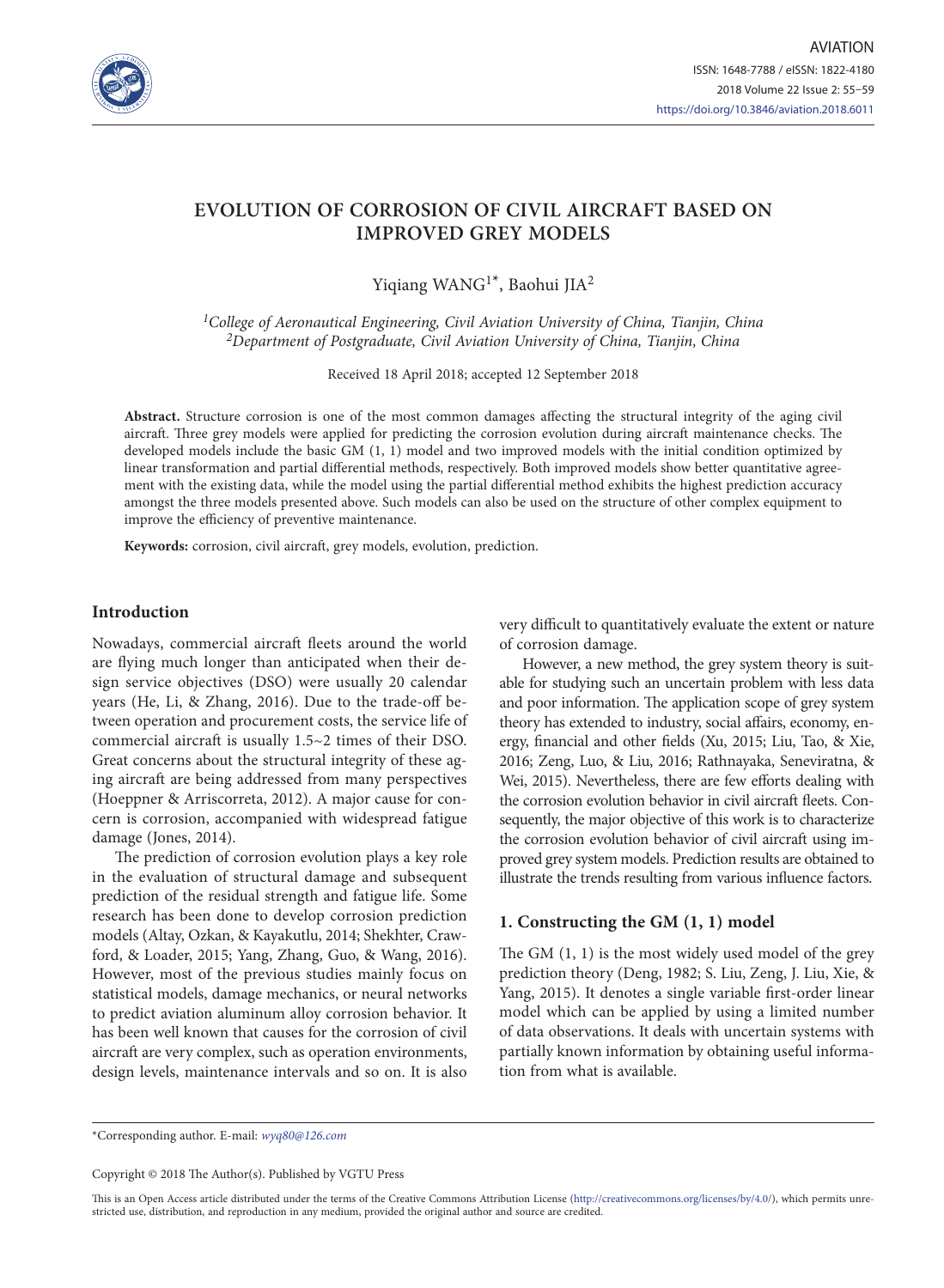The following steps are carried out to obtain the GM (1, 1) model. Firstly, the raw data sequence can be denoted by:

$$
X^{(0)} = \{x^{(0)}_{(1)}, x^{(0)}_{(2)}, \dots, x^{(0)}_{(n)}\}.
$$
 (1)

Then, the accumulated generation operation (AGO) is applied to obtain the sequence  $X(1)$ :

$$
X^{(1)} = \{x^{(1)}_{(1)}, x^{(1)}_{(2)}, \dots, x^{(1)}_{(n)}\},\tag{2}
$$

where

$$
x^{(1)}(k) = \sum_{i=1}^{k} x^{(0)}(k), k = 1, 2, \dots, n
$$
 (3)

Secondly, using the mean consecutive neighbors operator for  $X(1)$ , then the sequence  $Z(1)$  is obtained:

$$
Z^{(1)} = \{z^{(1)}_{(1)}, z^{(1)}_{(2)}, \dots, z^{(1)}_{(n)}\},\tag{4}
$$

where

$$
z^{(1)}_{(k)} = 0.5x^{(1)}_{(k)} + 0.5x^{(1)}_{(k-1)}, k = 2,3,...n
$$
 (5)

Then, a differential equation is constructed in the accumulated data sequence with respect to time. The GM (1, 1) model can be built through a first-order differential equation:

$$
\frac{dx^{(1)}(t)}{dt} + ax^{(1)}(t) = u.
$$
 (6)

Parameter *-a* reflects the improvement in the trend of the sequence, thus it is called the developmental coefficient. Parameter *u* reflects the change in relationships and is called the coordination parameter.

Based on Eq. (6), the original form of GM (1, 1) model for discrete values based on *z* can be defined in Eq. (7):

$$
x^{(0)}_{(k)} + az^{(1)}_{(k)} = u . \tag{7}
$$

In Eqs (7), *a* and *u* are the parameters to be estimated as follows by minimizing the squared-errors, i.e., least squares estimation:

$$
\begin{pmatrix} \hat{a} \\ \hat{u} \end{pmatrix} = \begin{bmatrix} B^T B \end{bmatrix}^{-1} B^T Y , \qquad (8)
$$

where

$$
B = \begin{bmatrix} -(x^{(1)}_{(1)} + x^{(1)}_{(2)})/2 & 1 \\ \dots & \dots & 1 \\ -(x^{(1)}_{(n-1)} + x^{(1)}_{(n)})/2 & 1 \end{bmatrix},
$$
(9)

$$
Y = \left[ x^{(0)}_{(2)}, x^{(0)}_{(3)}, \dots, x^{(0)}_{(n)} \right]^T.
$$
 (10)

The matrix *B* and *Y* imply the accumulated matrix and constant vector, respectively.

Based on the parameters, the time response function can be obtained by solving Eq. (6), as shown below:

$$
\mathbf{x}^{(1)}(k+1) = \left[ x^{(1)}(1) - \frac{\hat{u}}{\hat{a}} \right] e^{-\hat{a}k} + \frac{\hat{u}}{\hat{a}}, k = 1, 2, \dots, n-1.
$$
 (11)

The initial condition of the model is  $x^{(1)}_{(1)} = x^{(0)}_{(1)}$ .

The predicted series for the original data sequence can be calculated by inverse accumulated generation operation, as given in the following equation:

$$
\mathbf{x}^{(0)}(k+1)} = \mathbf{x}^{(1)}(k+1) - \mathbf{x}^{(1)}(k), k = 1, 2, \dots n-1.
$$
 (12)

#### **2. Improving the GM (1, 1) model**

From the above-mentioned steps of the GM (1, 1) model, it can be seen that the initial value of  $X(1)$  is simply set to be equal to the first raw data, i.e.  $x(1)(1) = x(0)(1)$ . In other words, the prediction curve of the GM (1, 1) model is just set to the first raw data. In many cases, however, this method would lead to great prediction errors for the subsequent data (Dang, S. Liu, & B. Liu, 2005). Similarly, the initial value of  $X(1)$  is simply set to be equal to the last raw data, or anyone of the raw data, which would result in the same situation. Therefore, the initial condition of X(1) should be optimized for best consistency with the real development trend. For this purpose, two optimization methods of the initial condition of X(1) are studied and applied to the prediction of civil aircraft corrosion.

## **2.1. Optimization by linear transformation**

For similarity, assume the AGO data  $X(1)$  is denoted by

$$
X^{(1)} = ce^{-\hat{a}k} + \frac{\hat{u}}{\hat{a}}.
$$
\n(13)

After linear transformation, the following equation is obtained

$$
\ln(X^{(1)} - \frac{\widehat{u}}{\widehat{a}}) = -\widehat{a}k + \ln c \tag{14}
$$

Let 
$$
Y = \ln(X^{(1)} - \frac{\hat{u}}{\hat{a}})
$$
,  $A = -\hat{a}$ ,  $C = \ln c$ , thus the equa-

tion can be transformed to

$$
Y = Ak + C. \tag{15}
$$

For this linear equation, given the real sequential data, the constant of *C* can be optimized by LSM as:

$$
\hat{C} = \frac{\sum_{k=1}^{n} Y - A \sum_{k=1}^{n} k}{n}.
$$
\n(16)

Thus, the coefficient of *c* of the equation can be obtained by:

$$
\hat{c} = \begin{cases}\n\exp\left[\left(\sum_{k=1}^{n} \ln(x^{(1)}(k) - \frac{\hat{u}}{\hat{a}}) + a \sum_{k=1}^{n} k\right) / n\right], & \text{if } (x^{(1)}(k) - \frac{\hat{u}}{\hat{a}}) > 0 \\
\exp\left[\left(\sum_{k=1}^{n} \ln(\frac{\hat{u}}{\hat{a}} - x^{(1)}(k)) + a \sum_{k=1}^{n} k\right) / n\right], & \text{if } (x^{(1)}(k) - \frac{\hat{u}}{\hat{a}}) < 0.\n\end{cases}
$$
\n(17)

Since the parameters have all been obtained, the equation can be used to predict the trend of civil aircraft corrosion.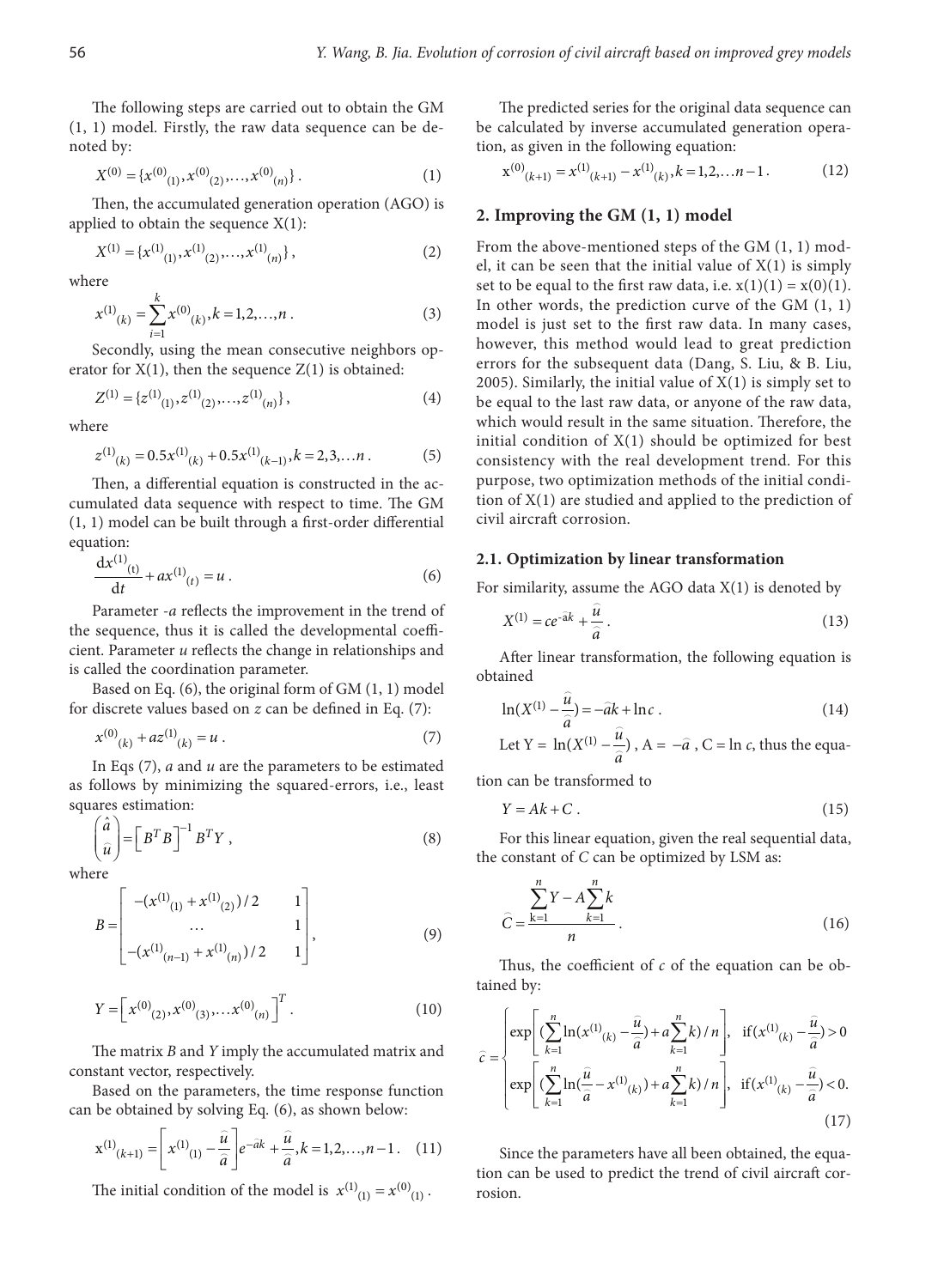## **2.2. Optimization by partial differential**

For the equation, the optimization goal is usually to get the least square, namely, to find the best combination of the parameters to minimize the following function:

$$
Z = \sum_{k=1}^{n} [X^{(1)} - (ce^{-ak} + \frac{u}{a})]^2.
$$
 (18)

Thus, the best combination of the parameters should be obtained by solving the following partial differential equation group:

$$
\begin{cases}\n\frac{\partial Z}{\partial c} = c \sum e^{-2ak} + \frac{u}{a} \sum e^{-ak} - \sum x^{(1)}_{(k)} e^{-ak} = 0 \\
\frac{\partial Z}{\partial a} = c \sum k e^{-2ak} + \frac{u}{a} \sum k e^{-ak} - \sum k x^{(1)}_{(k)} e^{-ak} = 0. \quad (19) \\
\frac{\partial Z}{\partial u} = c \sum e^{-ak} + n \frac{u}{a} - \sum x^{(1)}_{(k)} = 0\n\end{cases}
$$

Unfortunately, this group is of transcendental equations with high orders. So far, there is no available method to solve it. Since the parameters *a* and *u* can be obtained by the GM (1, 1) model, the coefficient of *c* can be solved as:

$$
\hat{c} = \frac{\sum_{k=1}^{n} e^{-\hat{a}k} (x^{(1)}(k) - \frac{\hat{u}}{\hat{a}})}{\sum_{k=1}^{n} e^{-2\hat{a}k}}.
$$
\n(20)

Thus, the equation can also be used to predict the trend of civil aircraft corrosion.

#### **3. Application of improved grey models**

During the operation of civil aircraft, the amount of corrosion that occurred is random, and is affected by many factors, such as environments, coating qualities, design levels, maintenance intervals, and so on. The scheduled maintenance tasks identifying the frequency of an accomplishment in the airline maintenance base are often in terms of letter checks; e.g., 1C, 2C, 3C, etc. The C check interval is about 18 months and, at 8C check, the aircraft will be subjected to an overhaul during which severely corroded parts will be removed and replaced after a long term service, and various corrosion inhibitor processing required by the Corrosion Prevention Manual (CPM) will be carried out. Thus, in theory, the corrosion damage will be controlled under the same level as for a new aircraft. A typical sequential number of corrosion detected for a civil aircraft in terms of the C check up to the 8C check is listed in Table 1. It was derived from the raw corrosion-related task data, which was acquired from a maintenance base of an airline in China. The statistical result indicates that the frequently corroded zone is 100 (lower fuselage), 200 (upper fuselage), and 400 (power plant and nacelle struts) (according to ATA100 specification), while the most frequently corroded parts are the skin, floor beam and frame. The corroded depth is usually less than the allowed damage depth defined by the Structure Repair Manual (SRM), which can be classified as level 1 corrosion according to the Corrosion Prevention and Control Program (CPCP). Level 2 corrosion was found very occasionally during the maintenance checks, which demonstrates the validity of the CPCP implemented in the currently studied airline.

According to the GM (1, 1) model, the developmental coefficient and coordination parameters can be calculated as  $-a = 0.3516$ ,  $u = 3.6581$ .

Thus, the accumulated sequence  $X(1)$  can be described as:

$$
X^{(1)}(k+1) = 15.4031e^{0.3516k} - 10.4031, k = 1, 2, \dots, n-1. \quad (21)
$$

Then, the estimated number of corrosion can be calculated by Eq. (21) and is listed in Table 1.

Similarly, the initial condition can be optimized through the methods of linear transformation and partial differential, respectively. Consequently, the accumulated sequence  $X(1)$  can be described as Eq. (22) and Eq. (23), respectively.

$$
X^{(1)}(k+1) = 11.2345e^{0.3516k} - 10.4031, k = 1, 2, ..., n-1
$$
 (22)

$$
X^{(1)}(k+1) = 11.3284e^{0.3516k} - 10.4031, k = 1, 2, \dots, n-1. \tag{23}
$$

The estimated number of corrosion can also be calculated and is listed in Table 1 for comparison.

The relative error is usually described as:

$$
\varepsilon_{(k)} = \left| \frac{\widehat{x}_{(k)}^{(0)} - x^{(0)}_{(k)}}{x^{(0)}_{(k)}} \right|.
$$
\n(24)

The relative errors of each method at every maintenance interval are also shown in Table 1 for comparison.

Table 1. Evolution of corrosion detected at maintenance multiple intervals

| Maintenance<br>intervals | Number of<br>corrosion | Predicated by<br>BGM <sup>a</sup> | Relative error | Predicated by<br>$\mathbf{I} \mathbf{L} \mathbf{T}^{\mathbf{b}}$ | Relative error | Predicated by<br>IPD <sup>c</sup> | Relative error |
|--------------------------|------------------------|-----------------------------------|----------------|------------------------------------------------------------------|----------------|-----------------------------------|----------------|
| 1 <sup>C</sup>           |                        |                                   | $0\%$          |                                                                  | $\Omega$       | 5                                 | $\mathbf{0}$   |
| 2C                       |                        | 6.49                              | 7.27%          | 6.72                                                             | 3.86%          | 6.78                              | 3.06%          |
| 3C                       | 10                     | 9.23                              | 7.73%          | 9.56                                                             | 4.35%          | 9.64                              | 3.55%          |
| 4C                       | 14                     | 13.11                             | 6.32%          | 13.59                                                            | 2.89%          | 13.71                             | 2.07%          |
| 5C                       | 20                     | 18.64                             | 6.79%          | 19.32                                                            | 3.37%          | 19.49                             | 2.56%          |
| 6C                       | 26                     | 26.49                             | 1.90%          | 27.47                                                            | 5.65%          | 27.69                             | 6.52%          |
| 7C                       | 40                     | 37.66                             | 5.84%          | 39.04                                                            | 2.39%          | 39.37                             | 1.57%          |
| 8C                       | 57                     | 53.53                             | 6.08%          | 55.49                                                            | 2.63%          | 55.96                             | 1.83%          |

*Note*: a − BGM denotes the GM (1, 1) model; b − ILT denotes the model improved by linear transformation; c − IPD denotes the model improved by partial differential.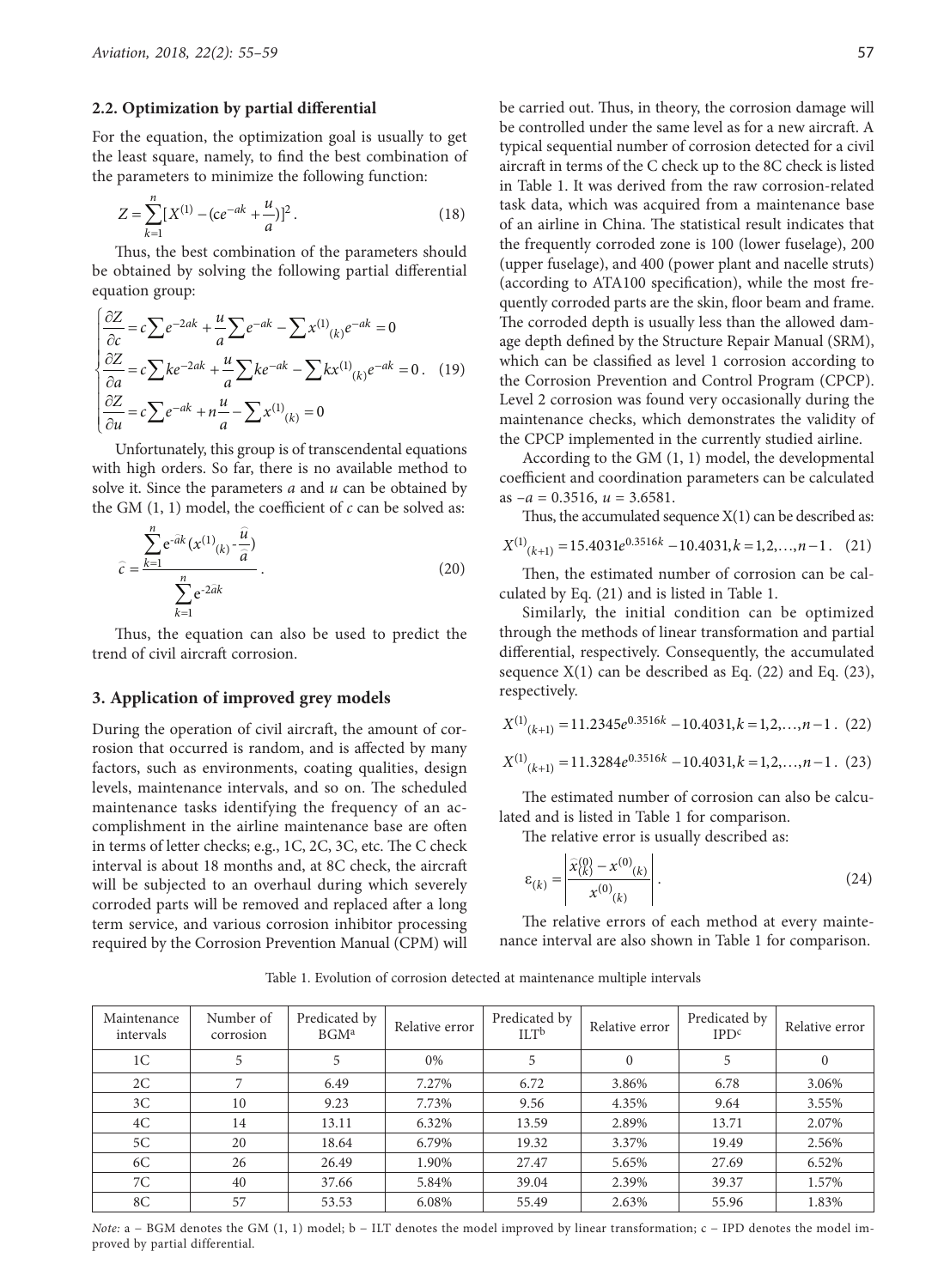The mean relative error is described as:

$$
\overline{\varepsilon} = \sum_{k=1}^{n} \left| \frac{\widehat{x}_{(k)}^{(0)} - x^{(0)}(k)}{x^{(0)}(k)} \right|.
$$
\n(25)

Moreover, the measurement of the grey relational degree between the raw data and the predicted values can be used to indicate the degree of prediction accuracy. The most common grey relational degree can be described as:

$$
r(x_{\text{raw}}, x_{\text{pred}}) = \frac{1}{n} \sum_{k=1}^{n} r(x_{\text{raw}}(k), x_{\text{pred}}(k)),
$$
 (26)

where

$$
r(x_{\text{raw}}(k), x_{\text{pred}}(k)) =
$$
  
\n
$$
\frac{\min\min_{i} |x_{\text{raw}}(k) - x_{\text{pred}}(k)| + \rho \max_{i} \max_{k} |x_{\text{raw}}(k) - x_{\text{pred}}(k)|}{|x_{\text{raw}}(k) - x_{\text{pred}}(k)| + \rho \max_{i} \max_{k} |x_{\text{raw}}(k) - x_{\text{pred}}(k)|}
$$
\n(27)

where ρ is referred to as the identification coefficient and is usually set to 0.5.

The mean relative error, square error, and grey relational degree of the three methods are shown in Table 2. It can be seen that the mean relative error of the GM (1, 1) model is the largest (5.25%), while the mean relative error of the improved model with linear transformation has decreased to 3.15%, and the partial differential method has the least mean relative error (2.64%). This result is consistent with the sequence of prediction accuracy in terms of square error. Since the goal of the model with the partial differential method is to minimize the square of errors, there is no doubt that the least square error is obtained by this model.

According to the nature of grey relational degree, a greater grey relational degree of the models indicates better prediction accuracy. From Table 2, it can be seen that the grey relational degree of the improved model with the partial differential method is the largest (0.776), while the grey relational degree of the improved model with the linear transformation has decreased to 0.739 and, for the GM  $(1, 1)$  model, it has the least relational degree  $(0.653)$ . This is in accordance with the above-mentioned prediction accuracy sorted by the relative error. Therefore, all the comparisons prove that the proposed improved model with the partial differential method has higher prediction

Table 2. Comparison of the prediction accuracy of the proposed grey models

| Prediction<br>method | Mean relative<br>error | Square error | Grey<br>relational<br>degree |  |
|----------------------|------------------------|--------------|------------------------------|--|
| BGM <sup>a</sup>     | 5.25%                  | 21.25        | 0.653                        |  |
| $\Pi T^b$            | 3.15%                  | 6.22         | 0.739                        |  |
| IPD <sup>c</sup>     | 2.64%                  | 4.88         | 0.776                        |  |

*Note:* a − BGM denotes the GM (1, 1) model; b − ILT denotes the model improved by linear transformation; c − IPD denotes the model improved by partial differential.

ability in terms of relative error, square error and grey relational degree.

# **Conclusions**

The corrosion evolution of a civil aircraft structure can be predicted by improved grey models with an initial condition optimized by linear transformation and partial differential methods. Both improved grey models show higher prediction accuracy than the GM (1, 1) model. The effective estimation of the number of corrosion of civil aircraft structures could promote the efficiency of aircraft structure maintenance of the airline industry. The proposed models could also be applied for the corrosion estimation of other large, complex equipment for preventive maintenance. However, due to the single-variable nature of the grey model studied, it cannot be used to simultaneously predict the evolution of other parameters such as corroded depth, level, position or even exact part. This could be studied further by combining artificial neural networks with grey models to acquire multiple output variables.

# **Funding**

This work was supported by the Civil Aviation University of China, under Grant [number 31 220 16B003]; and Ministry of Industry and Information Technology, under Grant [number MJ-2016-Y-73].

## **References**

- Altay, A., Ozkan, O., & Kayakutlu, G. (2014). Prediction of aircraft failure times using artificial neural networks and genetic algorithms. *Journal of Aircraft*, *51*(1), 47-53. <https://doi.org/10.2514/1.C031793>
- Dang, Y., Liu, S., & Liu, B. (2005). The GM models that x(n) be taken as initial value. *Chinese Journal of Management Science*, *13*(1), 132-134.
- Deng, J. L. (1982). Control problems of grey systems. *Systems & Control Letters*, *1*(5), 288-294. [https://doi.org/10.1016/S0167-6911\(82\)80025-X](https://doi.org/10.1016/S0167-6911(82)80025-X)
- He, Y., Li, C., & Zhang, T. (2016). Service fatigue life and service calendar life limits of aircraft structure: aircraft structural life envelope. *Aeronautical Journal*, *120*(1233), 1746-1762. <https://doi.org/10.1017/aer.2016.93>
- Hoeppner, D. W., & Arriscorreta, C. A. (2012). Exfoliation corrosion and pitting corrosion and their role in fatigue predictive modeling: State-of-the-art review. *International Journal of Aerospace Engineering*, *2012*, Article ID 191879, 1-29. [https://](https://doi.org/10.1155/2012/191879) [doi.org/10.1155/2012/191879](https://doi.org/10.1155/2012/191879)
- Jones, R. (2014). Fatigue crack growth and damage tolerance. *Fatiuge and Fracture of Engineering Materials and Structures*, *37*(5), 463-483. <https://doi.org/10.1111/ffe.12155>
- Liu, S., Tao, L., & Xie, N. (2016). On the new model system and framework of grey system theory. *Journal of Grey System*, *28*(1), 1-15.
- Liu, S., Zeng, B., Liu, J., Xie, N., & Yang, Y. (2015). Four basic models of GM(1, 1) and their suitable sequences. *Grey Systems: Theory and Application*, *5*(2), 141-156. <https://doi.org/10.1108/GS-04-2015-0016>